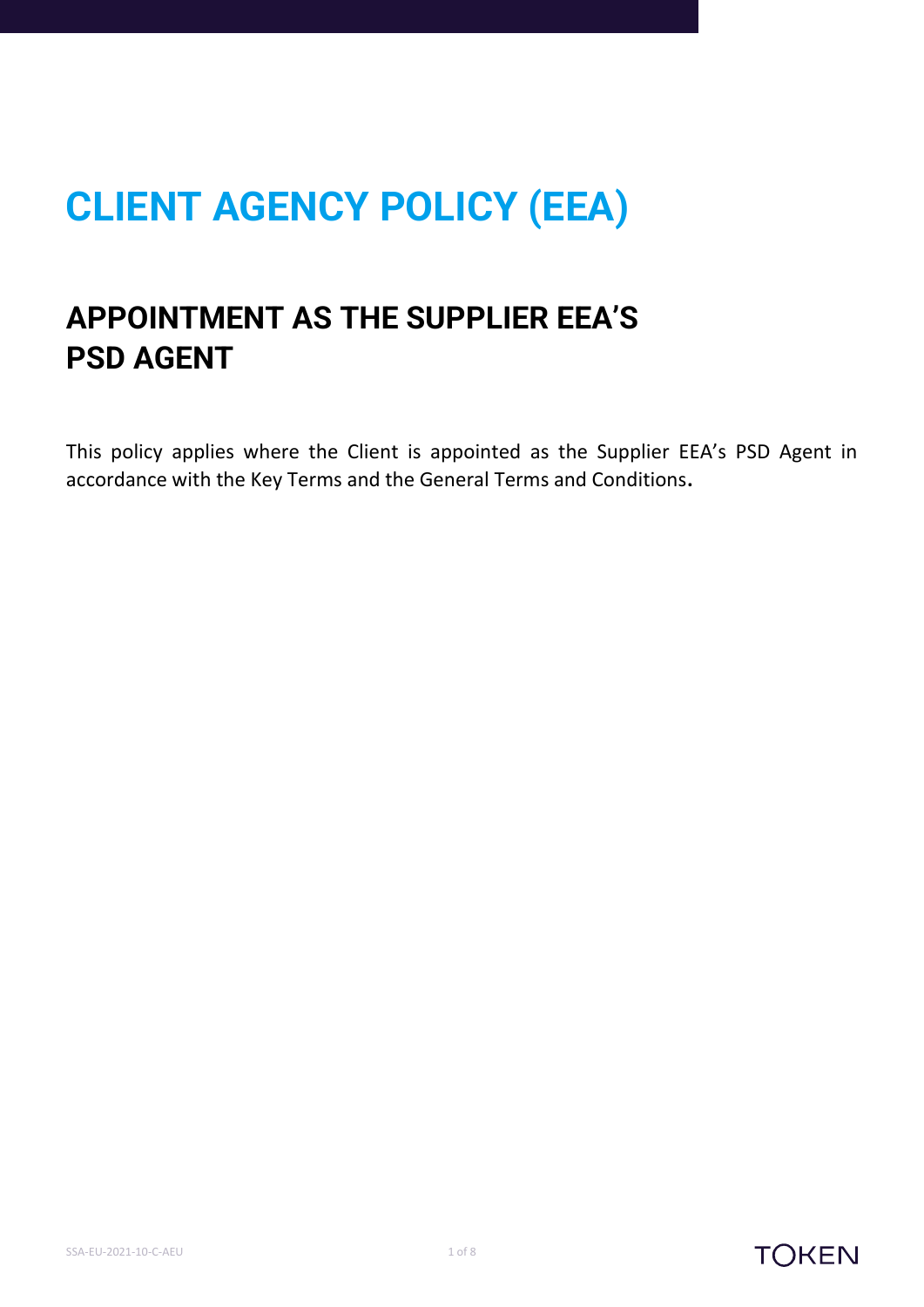# **1. DEFINITIONS**

 $1.1$ For the purposes of this Client Agency Policy (Appointment as the Supplier EEA's PSD Agent), the following words and phrases will bear the following meanings:

"**Agreement**" means the agreement (including both the Key Terms and General Terms and Conditions), together with any schedules, annexes, policies, guidelines and procedures (as set out in the Key Terms and GTC) and amendments agreed in writing and executed by both parties from time to time. In the event of any conflict between the documents that comprise the Agreement, unless there is specifically a statement to the contrary in the General Terms and Conditions, the Key Terms shall prevail over the General Terms and Conditions which shall prevail over any schedules, annexes, policies guidelines and procedures. Any amendments agreed in writing and duly executed by the Parties shall expressly state which paragraphs and clauses in which document they vary;

"**BaFin**" means the German Federal Supervisory Authority (*Bundesanstalt für Finanzdienstleistungsaufsicht);*

"**BaFin Guidance Notes**" means the applicable guidance notes issued by BaFin and amended from time to time;

"**Effective Date**" means the date on which the Client is included on the BaFin's register as the Supplier EEA's PSD Agent;

**"GwG**" means the German Anti-Money Laundering Act (*Geldwäschegesetz*);

"**Legal Requirements**" means all applicable statutory and other rules, regulations, instruments and provisions in force from time to time including without limitation the ZAG, BaFin Guidance Notes and the GwG

"**Material**" means all product documentation, the Supplier's Directions, promotional materials relating to PIS, AIS and other material, including but not limited to training instructions, forms and guidance manuals produced by or on behalf of the Supplier EEA relating to PIS and / or AIS, which are supplied to the Client;

"**PSD Agent Pack**" means a suite of documents provided by the Supplier to the Client that the Client is required to complete in order for the Supplierto review and submit to the BaFin. The information required includes, but is not limited to information relating to the directors and persons responsible for the management of the Client to confirm such persons are 'fit and proper' together with information concerning the Client's anti-money laundering policies and procedures;

"**Supplier's Directions**" means all reasonable written directions, instructions, codes, manuals, policies and procedures of the Supplier EEA, that Supplier EEA notifies to the Client from time to time;

"**Transactions**" means Payment Transactions and / or Information Transactions; and

"**ZAG**" means the German Payment Supervisory Act (*Zahlungsdiensteaufsichtsgesetz*).

 $1.2$ Capitalised terms which are not defined above shall have the meanings set out elsewhere in the Agreement.

# **2. APPOINTMENT**

 $2.1$ From the Effective Date, the Supplier EEA hereby appoints the Client to act as its PSD Agent in respect of the provision of PIS and / or AIS on and subject to the terms of this Client Agency Policy and the Agreement, and the Client hereby accepts the appointment (the "**Appointment**").

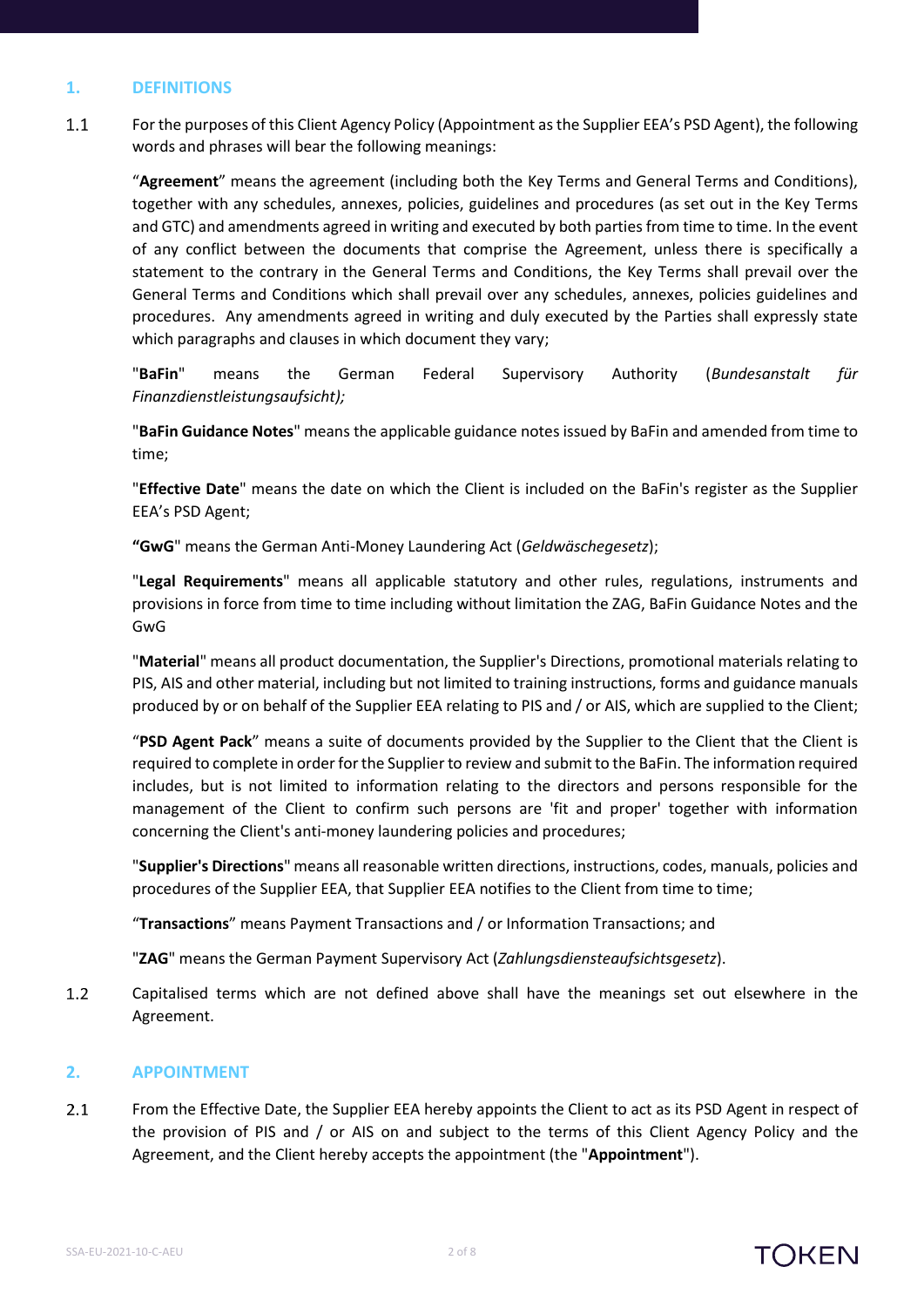- $2.2$ The Client hereby acknowledges that the Appointment does not confer on the Client any express, implied or other authority to act in any capacity for the Supplier EEA other than as expressly set out in this Client Agency Policy.
- $2.3$ The Supplier EEA hereby accepts responsibility for the activities of the Client, including anything done or omitted to be done, in providing PIS and / or AIS.
- $2.4$ In consideration of the Appointment, the Client shall follow all the Supplier's Directions and fully comply with the terms of this Client Agency Policy and the Agreement.

#### <span id="page-2-0"></span>**3. BAFIN REGISTRATION**

- $3.1$ In order to submit the PSD Agent application to the BaFin, the Supplier EEA requires certain information from the Client. The Client shall provide all information reasonably required by the Supplier EEA and the BaFin, as set out in the PSD Agent Pack.
- $3.2$ The Client agrees to respond to the Supplier EEA within five (5) Business Days, when requested to complete this information.
- $3.3$ The Client agrees to bear any costs directly associated with making applications or notifications to the BaFin under this Client Agency Policy and shall reimburse the Supplier EEA for any reasonable costs incurred by the Supplier EEA in relation to making any such application or notification, provided an acceptance of such cost has been given by the Client to the Supplier EEA prior to its bearing.

# **4. CLIENT'S OBLIGATIONS**

- $4.1$ The Client shall not process any Transactions before the Effective Date.
- $4.2$ In relation to undertaking Transactions, the Client shall:
- 4.2.1 undertake such Transactions in accordance with this Client Agency Policy and the Agreement;
- 4.2.2 comply with the Supplier's Directions and all Legal Requirements;only distribute promotional materials relating to PIS and / or AIS, which have been approved in advance by the Supplier EEA;
- 4.2.3 at the request of the Supplier EEA, assist the Supplier EEA in complying with any Legal Requirement (including but not limited to the Supplier EEA's obligations under the ZAG or the GwGs) including in relation to any acts that the Supplier EEA is required, directed or ordered to take by the BaFin or otherwise in connection with the Transactions;
- 4.2.4 subject to prior arrangements being made, co-operate with the Supplier EEA's monitoring activities as required under the ZAG and the BaFin Guidance Notes;
- 4.2.5 immediately notify the Supplier EEA as soon as it becomes aware of any breach of this Client Agency Policy, the Agreement or any Legal Requirement;
- 4.2.6 immediately notify the Supplier EEA in writing of any matter affecting its ability to act as Supplier EEA's PSD Agent or of any change in any information concerning the Client submitted to the Supplier EEA or to the BaFin;
- 4.2.7 not carry on and ensure that its employees, agents and subcontractors do not carry on any activity in breach of the Legal Requirements, including but not limited to carrying on any payment services activities (other than PIS/AIS as authorised under this Client Agency Policy) in breach of the ZAG and/or PSD2;

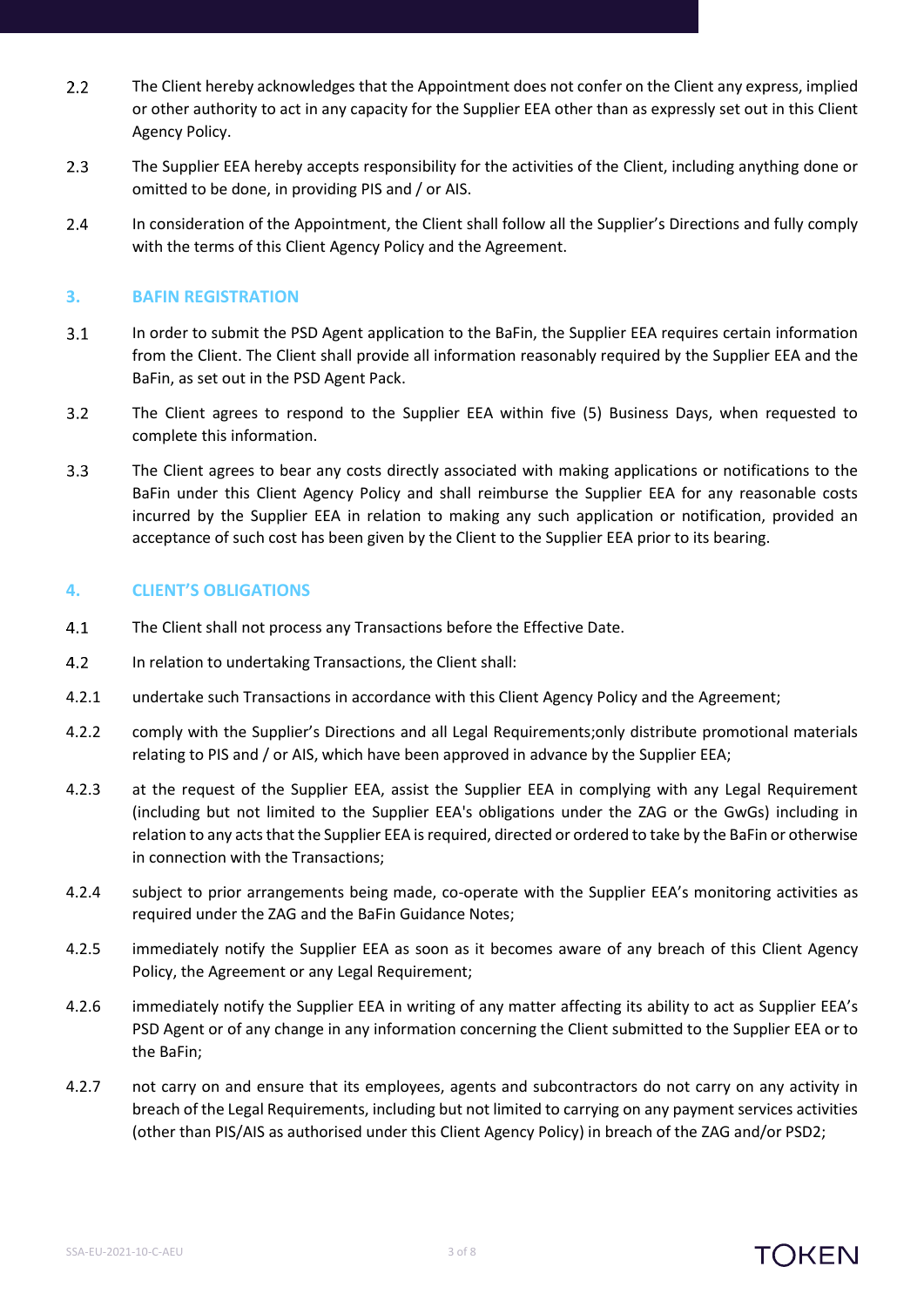- 4.2.8 ensure that its employees, and if permitted under the Agreement, any agents and subcontractors, are appropriately trained to carry out any activities relating to PIS/AIS and comply with Supplier's Directions at all times;
- 4.2.9 ensure that, in respect of PIS/AIS, it describes itself as a PSD Agent of the Supplier EEA in all promotional materials, on its website and in any other dealings with an End User in respect of the provision of Transactions.
- $4.3$ If, the Supplier EEA provides the Client with written consent to apply for the BaFin authorisation on its own behalf, to provide any payment services (within the meaning of the ZAG) including PIS and / or AIS, the Client will provide the Supplier EEA with regular updates on the progress of such application, including the provision of information on request and shall immediately notify Supplier EEA in writing as soon as it becomes aware of the outcome of such application.
- 4.4 The Client may not delegate, subcontract, outsource any of its duties or authority under the Agreement to any other party, person or legal entity save for any of its employees, without the prior written agreement of Supplier EEA.
- $4.5$ The Client shall provide to Supplier EEA on at least a quarterly basis or any other time period as reasonably requested by the Supplier EEA, anonymised data on each End User, including but not limited to an End User ID and the Merchant to whom the End User connected to the Supplier Software for the purpose of the Transactions.
- 4.6 The Client shall undertake the KYB Requirements for all Merchants in order to comply with the Legal Requirements and as directed by the Supplier EEA.

# **5. COMPLAINTS**

- $5.1$ The Client shall refer any complaint received in relation to any Transactions (the "**Complaint**") immediately to the Supplier EEA by email to **[support@token.io](mailto:support@token.io)** for the Supplier EEA to manage in accordance with the ZAG.
- $5.2$ The Client will provide Supplier EEA with all necessary assistance in dealing with Complaints. All such Complaints shall be managed solely by the Supplier EEA in accordance with the ZAG and the applicable provisions of the BaFin Guidance Notes and the Client will follow all of Supplier EEA's reasonable instruction in relation to such Complaints.
- $5.3$ The Client shall maintain a record of all Complaints in human readable form for a period of seven (7) years from the date the Complaint is received.

#### **6. RESTRICTIONS IN LICENSEE'S OTHER ACTIVITIES**

- 6.1 The Client agrees that it shall not for the duration of the Agreement either itself provide Transactions nor act as an agent (including as a PSD Agent) of another person or legal entity in the provision of PIS and / or AIS.
- $6.2$ The Client agrees that it shall not provide services comparable or similar to PIS/AIS with respect to nonpayment accounts, which for example include but are not limited to ISAs, investment accounts, certain savings accounts with conditions attached.
- $6.3$ The Client agrees that it shall provide PIS and / or AIS only with the End User's explicit consent, not use, access or store any information for any purpose except for the provision of PIS and / or AIS explicitly

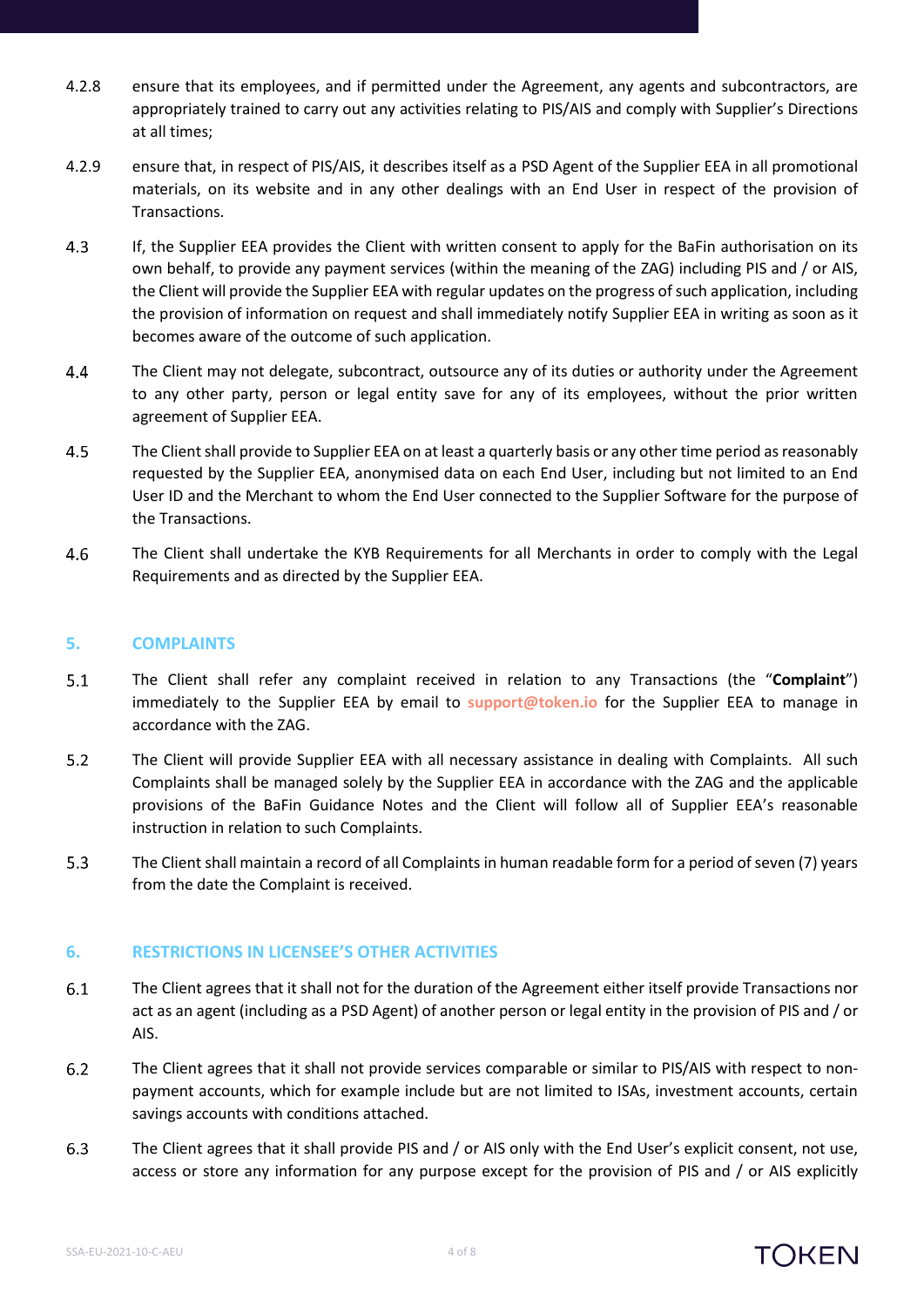requested by the End User and otherwise comply with all the Legal Requirements including the Data Protection Legislation.

# **7. SUPPLIER EEA'S OBLIGATIONS**

- $7.1$ Where the Supplier EEA is required to provide the BaFin with a notification and/or an application for registration in relation to the appointment of the Client as its PSD Agent (including but not limited to those registration requirements set out in **paragraph [3](#page-2-0) of this Client Agency Policy**), the Supplier EEA shall be responsible for filing the relevant notification with the BaFin as soon as possible and in any event within any timescales stipulated by the relevant Legal Requirements, subject at all times to the Client taking all of the steps necessary and providing all of the information required for Supplier EEA to make the filing.
- $7.2$ The Supplier EEA shall at all times comply with all Legal Requirements.
- $7.3$ The Supplier EEA shall inform the Client immediately of any changes to its BaFin authorisation, including the regulatory permission it holds for providing PIS/AIS, or upon it becoming aware of any event that may make any such change reasonably likely to occur.
- $7.4$ The Supplier EEA shall provide the Client with the Supplier's Directions as amended and updated from time to time to assist the Client complying with its obligations under this Client Agency Policy.

# **8. ACCESS RIGHTS**

- 8.1 For the term of the Agreement and for a period of six (6) months after the Agreement is terminated the Client shall, in relation to the Client's performance of PIS/AIS:
- 8.1.1 permit Supplier EEA, its agents, employees, or representatives, at reasonable times and on reasonable prior notice to have access to and to inspect and take copies of documents, books and accounts (at the Client's reasonable cost); and
- 8.1.2 use reasonable endeavours to assist with any request by Supplier EEA to conduct interviews, investigations and audits directly with the Client (including such officers and employees as the parties may agree, each acting reasonably),

in each case, as the Supplier EEA considers to be reasonably necessary to discharge its duties under the Legal Requirements or any other regulatory or legal requirement applying to the Supplier EEA.

- $8.2$ The Client agrees that the BaFin and/or any representative or appointee of the BaFin shall be entitled for the term of the Agreement and for a period of six (6) months after the Agreement is terminated to have access to such of the Client's business premises as the BaFin, or the representative or appointee of the BaFin, may reasonably require, with or without notice, during normal business hours in order to assist the BaFin with the discharge of its statutory functions in connection with the appointment of the Client as a PSD Agent of the Supplier EEA and/or the PIS/AIS activities undertaken by the Client or its officers and employees pursuant to the terms of the Agreement and agrees that it shall and shall procure that it and each of its officers and employees (as applicable) will:
- 8.2.1 make itself (and each of its officers and employees will make themselves) readily available for meetings with representatives or appointees of the BaFin as reasonably requested;
- 8.2.2 give representatives or appointees of the BaFin reasonable access to such records, files, tapes or computer systems, which are within its possession or control or the possession and control of any of the employees and which relate to the Client's provision of AIS/PIS, and provide any facilities which the representatives or appointees of the BaFin may reasonably request;

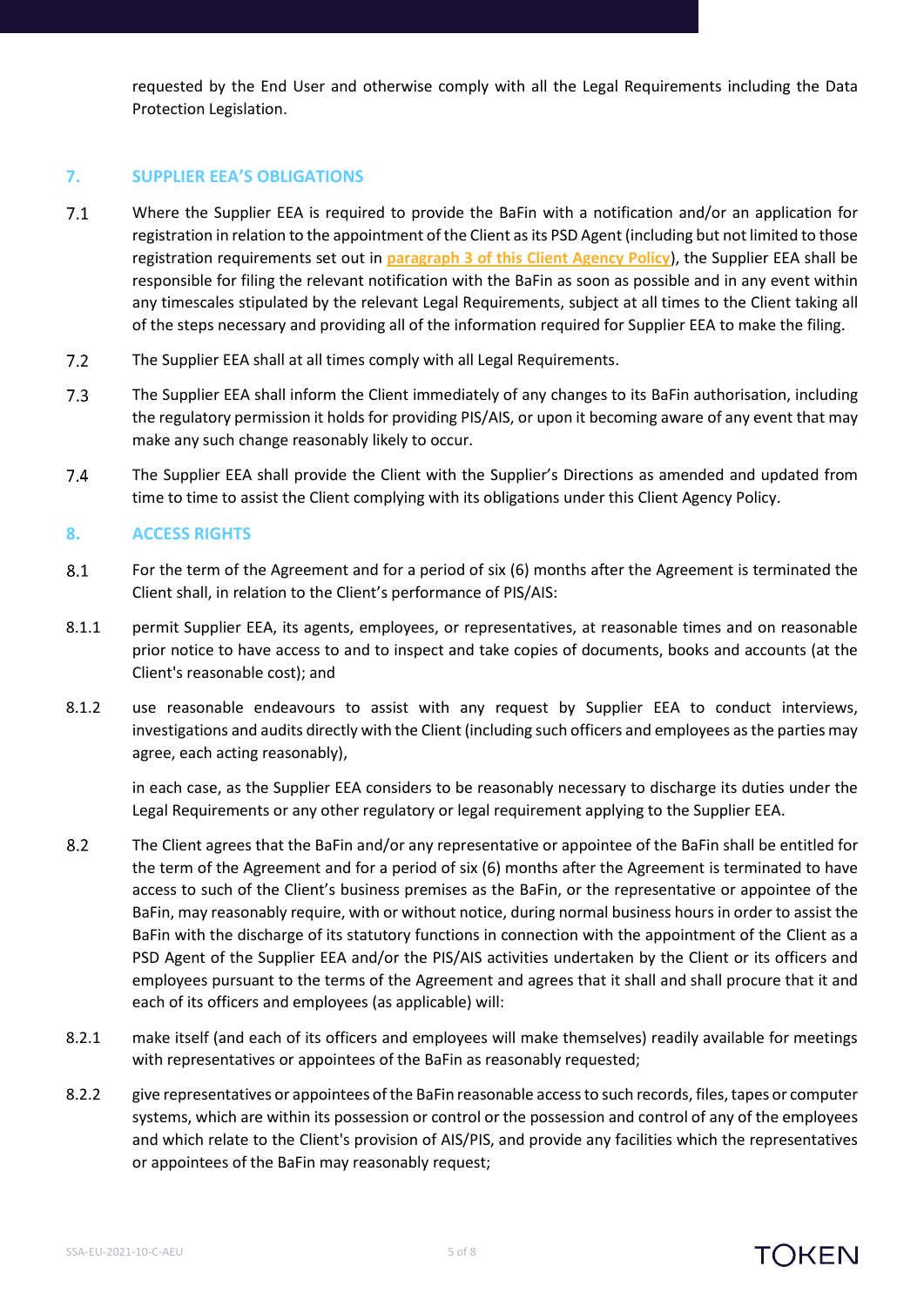- 8.2.3 produce to representatives or appointees of the BaFin specified documents, files, tapes, computer data or other material in the possession or control of the Client and/or any of the officers and employees as reasonably requested;
- 8.2.4 permit representatives or appointees of the BaFin to copy documents or other material on the premises of the Client (at its reasonable expense) and to remove copies and hold them elsewhere, or provide any copies, as reasonably requested (at the Client's reasonable expense); and
- 8.2.5 answer truthfully, fully, and promptly all questions which are reasonably put to the Client and/or officers and employees by representatives or appointees of the BaFin.

# **9. WARRANTIES**

- $9.1$ The Supplier EEA represents, warrants and undertakes to the Client, that, as at the Effective Date and at all times throughout the Agreement Term:
- 9.1.1 it is permitted by the BaFin to provide PIS and / or AIS;
- 9.1.2 it has the authority to enter into the Agreement; and
- 9.1.3 if at any time during the course of the Agreement it ceases to be permitted to provide PIS/AIS in any EU Member State and/or becomes subject to any cancellation or suspension of any such permission or the imposition of any conditions or limitations in respect of PIS/AIS, it shall immediately inform the Client.
- $9.2$ Each party represents and warrants that all information and correspondence it supplies to the other party (including but not limited to information provided in respect of registration applications prepared in accordance with **paragraph [3](#page-2-0) of this Client Agency Policy**) throughout the duration of the Agreement is accurate, up to date and complete in all material respects.
- 9.3 The Client represents, warrants and undertakes to Supplier EEA, that, as at the Effective Date and at all times throughout the Agreement Term that:
- 9.3.1 it will not seek authorisation from the BaFin on its own behalf to provide PIS/AIS or any other payment service under the ZAG without the prior written consent of the Supplier EEA;
- 9.3.2 it will not seek to be appointed as a PSD Agent of any third party to provide PIS/AIS during the Agreement Term;
- 9.3.3 its appointment and all obligations pursuant thereto are clearly distinct from any of its other business and so far as the Supplier EEA is concerned it shall only act as a PSD Agent in respect of PIS/AIS;
- 9.3.4 it will comply with all Legal Requirements applicable to the provision of PIS/AIS (as if it were the provider of such PIS/AIS)
- 9.3.5 it is solvent, is suitable to act as a PSD Agent for the Supplier EEA and has no close links (as defined in the ZAG) that would be likely to prevent its effective supervision by the Supplier EEA;
- 9.3.6 it knows of no reason, after due enquiry, which would affect its (or that of any of its employees, controllers, directors, officers, partners, proprietors or managers) ability to act as a PSD Agent and that it will inform the Supplier EEA immediately in writing if it becomes so aware during the term of the Agreement; and
- 9.3.7 it shall at all times comply with all Legal Requirements, the terms of the Agreement and with the Supplier's Directions.

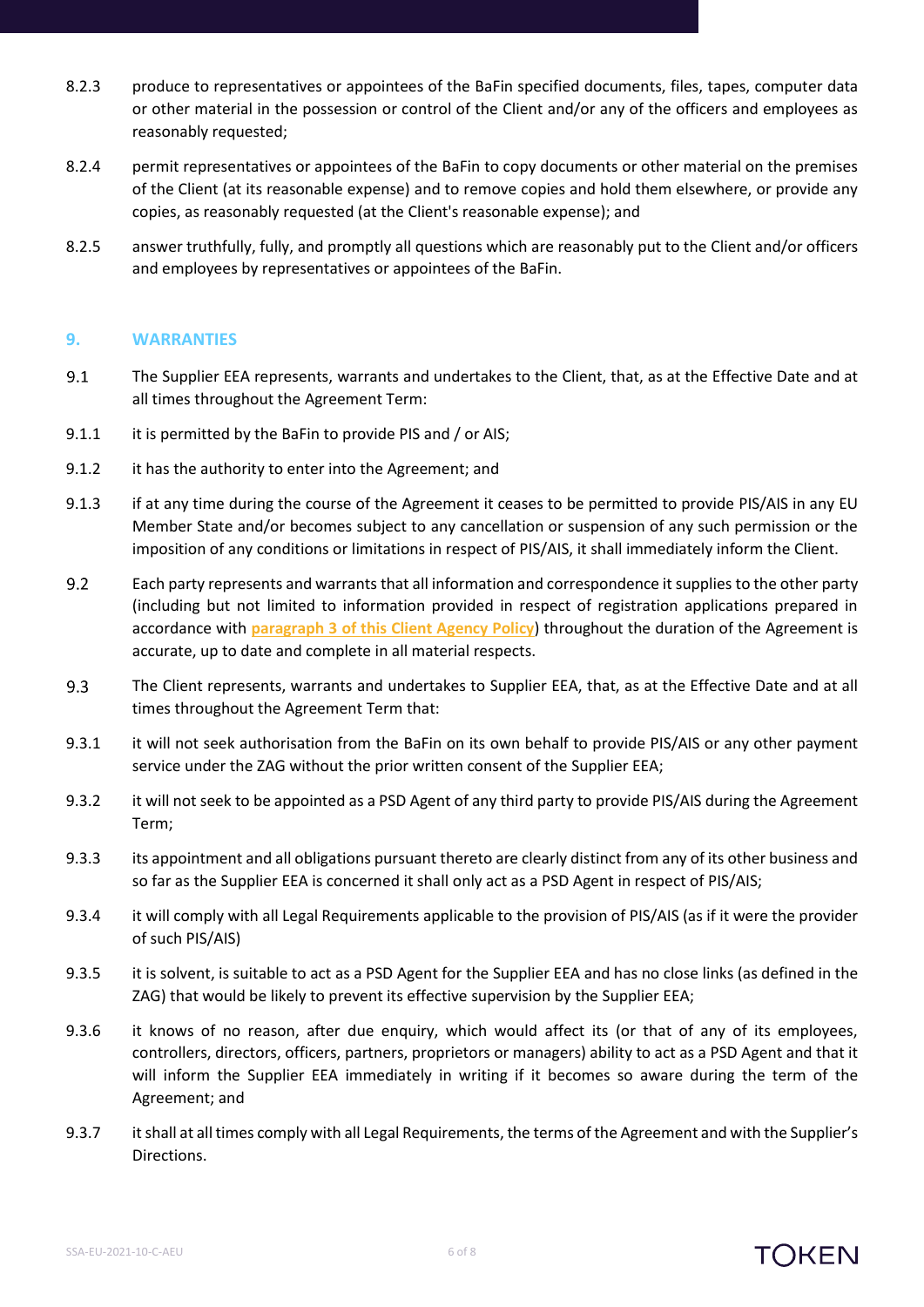#### <span id="page-6-0"></span>**10. INDEMNITIES**

10.1 The Client agrees to indemnify the Supplier EEA against any and all losses, claims, damages, costs, charges, expenses and liabilities (including properly incurred and reasonable legal costs) suffered by it directly arising out of or in connection with any breach of this Client Agency Policy by the Client, including any fines, fees or costs which the Supplier EEA may incur as a result of the Client's breach of its obligations under this Client Agency Policy and/or in relation to any Complaint made in relation to the Client providing PIS/AIS in accordance with this Client Agency Policy.

#### **11. MITIGATION AND RECOVERY OF LOSS**

<span id="page-6-1"></span>Each party shall take all reasonable action to mitigate any loss suffered by it in respect of a fact, matter, 11.1 event or circumstance giving rise to a warranty or indemnity claim pursuant to the indemnity set out in **paragraph [10](#page-6-0) of this Client Agency Policy**. Nothing in the Agreement shall restrict or limit the parties' obligations at law to mitigate any loss or damage which it may incur as a result of a fact, matter, event or circumstance giving rise (or potentially giving rise) to a warranty or indemnity claim provided that in relation to a warranty of indemnity claim nothing in this **paragraph [11.1](#page-6-1) of this Client Agency Policy** shall imply a greater obligation to mitigate any loss than arises under common law.

#### **12. RECORDS AND REPORTING**

- <span id="page-6-3"></span>12.1 The Client shall, for the term of the Agreement, maintain all such accounts, books, records (and other financial reports as Supplier EEA may from time to time, reasonably require) and data relating to the Client and its provision of PIS/AIS as may reasonably be required for the proper conduct of its appointment as a PSD Agent or as are required under the Agreement or in accordance with any Legal Requirements (the "**Records**").
- 12.2 The Client agrees that the Supplier EEA and any other person, whom the Supplier EEA may from time to time nominate, including any relevant supervisory or regulatory authority, may on not less than forty eight (48) hours' notice and during normal working hours, have access to all information and Records held by or under the control of the Client in respect of its appointment as a PSD Agent and the Client shall provide copies (at the Client's cost) of all accounts, books and records relating thereto.

#### <span id="page-6-2"></span>**13. TERM AND TERMINATION OF APPOINTMENT AS A PSD AGENT**

- 13.1 The Appointment shall commence on the Effective Date and shall continue unless and until terminated in accordance with this **paragraph [13](#page-6-2) of this Client Agency Policy**.
- 13.2 The Appointment shall immediately terminate in the event that the Client obtains authorisation from the BaFin on its own behalf, which includes permission for carrying on PIS/AIS or any other payment service under the ZAG and/or PSD2.
- 13.3 The Supplier EEA may terminate the Appointment with or without cause by giving at least three (3) months' written notice.
- 13.4 The Appointment shall immediately terminate upon the Supplier EEA ceasing to be permitted by the BaFin to provide PIS/AIS and/or becoming subject to any cancellation or suspension of any such authorisation or permission or the imposition of any conditions or limitations in respect of PIS/AIS.